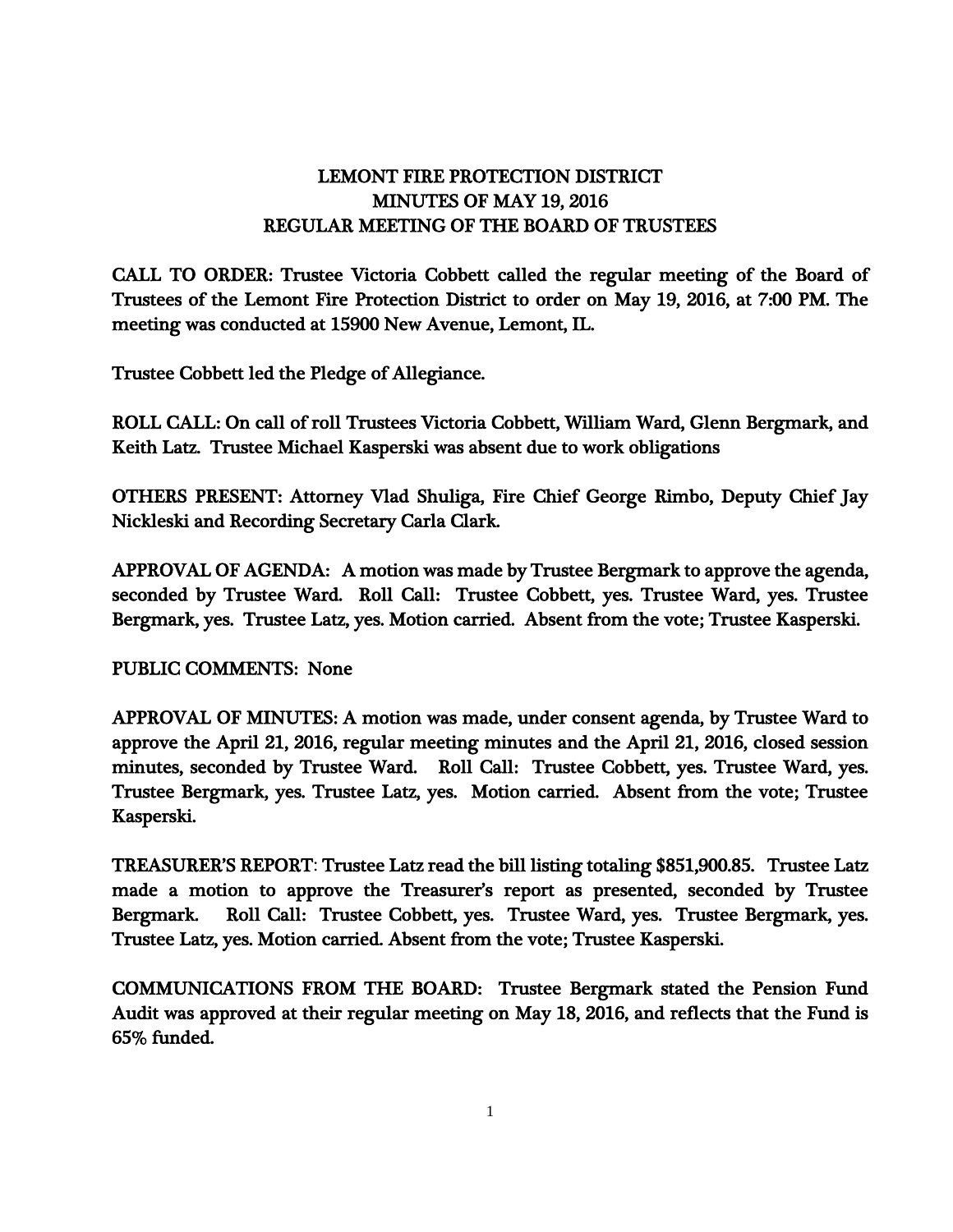ATTORNEY REPORT: Attorney Shuliga informed the Trustees that since the State of Illinois has not approved a budget the Department of Labor has not released new prevailing wage rates for 2016. He stated if the numbers are not available by our June meeting, we will have to adopt a Resolution using last year's number. Attorney Shuliga updated the Trustees on House Bill 696, Property tax freeze bill, stating it has passed the House a while ago and has been sitting in the Senate Committee. He stated they now have a deadline of May 27, 2016 to approve or discard the bill. Attorney Shuliga informed the Trustees that House Bill 5522, directs Fire Districts with budgets over \$1,000,000.00 to post a variety of items on their website. While it may be normal business practice for us, it will affect other Districts. He stated that the good news is that if the item was previously published in a newspaper and is now listed on this Bill, we would just have to post to our website and save the publishing fees.

CHIEF'S REPORT: Deputy Chief Nickleski updated the Board on apparatus, training and the various meetings he attended since last meeting. He stated we responded to 315 calls in April which is a 17.5% increase over April, 2015. Deputy Chief Nickleski stated that employees logged in 1369 hours of training for the month of April. He stated we hosted the MABAS 19 Hazmat drill on April  $13<sup>th</sup>$  and the Combined Agency Rescue drill on April  $15<sup>th</sup>$ . The ladder truck committee will be attending a pre-paint inspection at the beginning of June. We have been told that it should be 2 weeks after the inspection for delivery of our new ladder truck. He stated all hose testing has been completed. Deputy Chief Nickleski informed the Trustees that he has worked with the Fire Prevention Bureau staff on completing and implementing (2) of their strategic initiatives.

Chief Rimbo shared a few thank you letters received during the past month. Chief Rimbo stated Battalion Chief Peksa and himself have achieved their OSFM Chief Fire Officer Certification and will be receiving their certificates in Peoria next week. He stated they now join Battalion Chief Slivinski and Battalion Oslakovich who also earned their CFO certification. He stated, currently Deputy Chief Nickleski is in class to complete his certification as well. Chief Rimbo informed the Trustees that we received 87 applications for the Firefighter testing process. Chief Rimbo stated we have engaged Mr. Cainkar to perform an engineering study scope of work for a sprinkler service water line at Station 3. Since this project will most likely be over \$20,000.00, we will use the formal bidding process. On May 20th, Silver Cross EMS will be recognizing several of our members for their years of service and Lemont Fire District for (4) calls of the year at their annual EMS awards banquet. Chief Rimbo reminded the Trustees that their June meeting in on June 23, 2016.

Trustee Latz asked Chief Rimbo how the tornado sirens are handled and explain. Chief Rimbo stated we no longer have the ability to activate the sirens anymore since we closed our Dispatch Center. The sirens are now controlled by Lemont ESDA/LEMA. The sirens issue a warning only, they are not activated again for an all clear.

OLD BUSINESS: None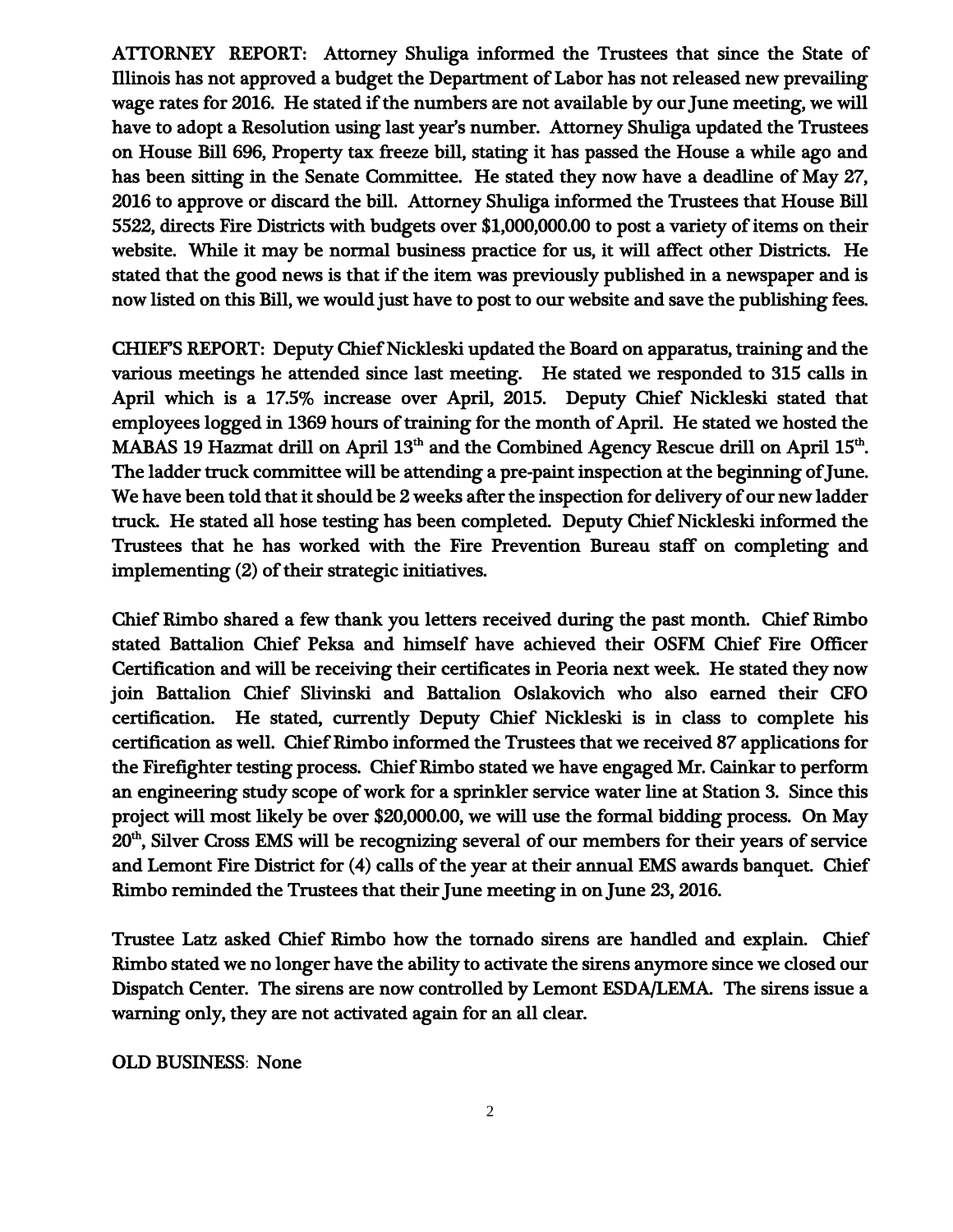NEW BUSINESS: A motion was made by Trustee Ward to approve the initial employment agreement for Probationary Firefighter Nathan Schraeger and Probationary Firefighter Salvatore Cirrincione, seconded by Trustee Bergmark. Roll Call: Trustee Cobbett, yes. Trustee Bergmark, yes. Trustee Ward, yes. Trustee Latz, yes. Motion carried. Absent from the vote; Trustee Kasperski.

Chief Rimbo stated Commissioner John Bernacchi has submitted a letter expressing his desire to be re-appointed to another 3 year term. A motion was made by Trustee Latz to appoint John Bernacchi as a Fire Commissioner for a 3 year term, commencing June 2016 – June 2019, seconded by Trustee Ward. Roll Call: Trustee Cobbett, yes. Trustee Bergmark, yes. Trustee Ward, yes. Trustee Latz, yes. Motion carried. Absent from the vote; Trustee Kasperski.

A motion was made by Trustee Bergmark to approve the replacement and upgrade of the suspended ceiling and install (4) LED fixtures in the dayroom at Station 1 by Industrial Commercial Services, Inc. at a cost of \$8,770.00, seconded by Trustee Ward. Roll Call: Trustee Cobbett, yes. Trustee Bergmark, yes. Trustee Ward, yes. Trustee Latz, yes. Motion carried. Absent from the vote; Trustee Kasperski.

A motion was made by Trustee Latz to purchase the (4) LED light fixtures from Paramont EO at a cost of \$748.24, seconded by Trustee Ward. Roll Call: Trustee Cobbett, yes. Trustee Bergmark, yes. Trustee Ward, yes. Trustee Latz, yes. Motion carried. Absent from the vote; Trustee Kasperski.

CLOSED SESSION: A motion was made by Trustee Ward to enter closed session at 7:25 PM to discuss probable or pending litigation, collective negotiations for one or more classes of employees, the appointment, employment, compensation, performance or dismissal of an employee, and to review Fire Chief Rimbo's evaluations, seconded by Trustee Latz. Roll Call: Trustee Cobbett, yes. Trustee Bergmark, yes. Trustee Ward, yes. Trustee Latz, yes. Motion carried. Absent from the vote; Trustee Kasperski.

RETURN TO REGULAR MEETING: The regular meeting reconvened at 7:51 PM on a motion by Trustee Bergmark, seconded by Trustee Ward. Roll Call: Trustee Cobbett, yes. Trustee Bergmark, yes. Trustee Ward, yes. Trustee Latz, yes. Motion carried. Absent from the vote; Trustee Kasperski.

ACTION ON CLOSED SESSION: None

PUBLIC COMMENT: None

ADJOURNMENT: The meeting adjourned at 7:52 PM on a motion made by Trustee Bergmark seconded by Trustee Ward. Roll Call: Trustee Cobbett, yes. Trustee Ward, yes.